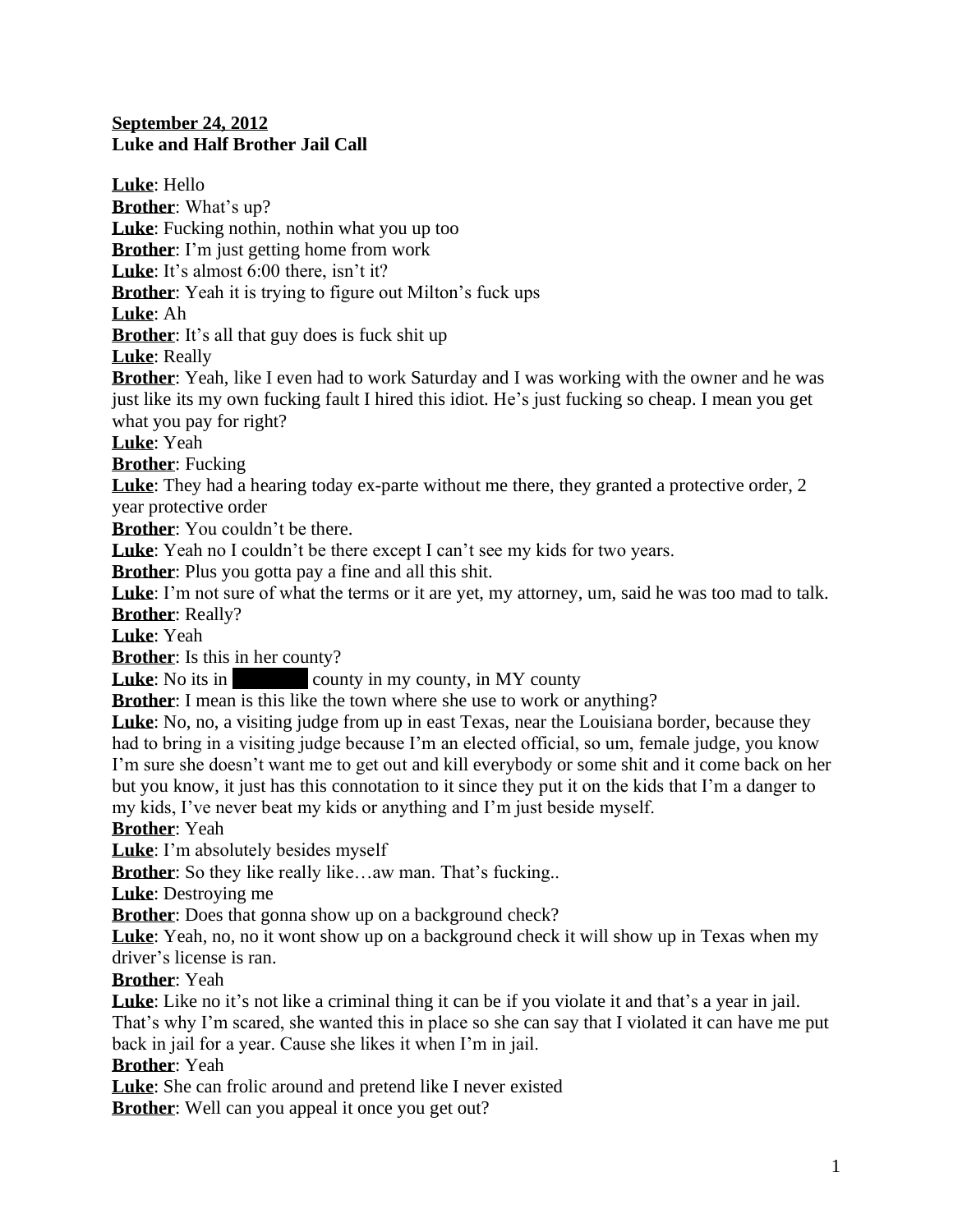**Luke**: No

**Brother:** There's no appeal process? There's nothing?

**Luke**: There's no appeal process to it we can modify you can modify but you have to have new circumstances that would justify modifying it and I don't know what's going to be new about it they just put a protective order on me and I'm in jail you know what I mean?

**Brother**: So yeah, so your lawyer went in and was like what's the fucking problem he's in jail. Fuck

**Luke**: They got my fist wife up there and she said what a find husband I was and uh I sent Mekisha two letters asking for pictures of the kids and she's like he is still trying to contact. I sent her a letter asking for her to send me a picture of my children

**Brother**: Yeah

**Luke**: So, I don't know what to do. I don't know what to do

**Brother:** Yeah well, I don't either that's just

**Luke**: What would you do?

**Brother**: I don't know what I would do. (*laughs*) I don't think I can say over the phone what I would actually fucking do but

**Luke**: Well if I kill her, I'd go to prison for the rest of my life or they'd give me the death penalty because we're in Texas, they undoubtedly because it's premeditated they'd give me the death penalty here

## **Brother**: Yeah

**Luke**: Um, you know so

**Brother**: Well that's obviously not the right thing to do, but what do I think to fucking do I don't know she's, it's just unreal. Like I hate to say it, I think you said it before, she's just to fucking smart. She's making it so that there is nothing you can do. Like every step she takes, even with the protective order, it's just one more think if you try and do anything, well look at this she had a protective order against him, you know what I mean?

## **Luke**: Yeah

**Brother**: like everything like every time she wins, it's just more power than she has. I don't know, I don't know I just don't fucking know, there's nothing you can do. I hate to say it but it's the truth her truth, isn't it?

# **Luke**: Yeah

**Brother**: Like I wish I wish there's some kind of better answer. I just, she's, I don't even know what to say. It's unreal. It's like unfathomable everything she's done and the fact that she just won't stop. You're in jail, like nothing, like satisfied her.

# **Luke**: Right

**Brother**: And most spouses would be like I got mine, time to move on with life. It's, you sure you didn't do anything else to her? You didn't go fuck around on her? You sure you didn't go like fuck around on her or something because she is

## **Luke**: No

**Brother**: Isn't it like this is some like deep seeded hatred she has for you

Luke: well, what is, is that you have to change from love to hate and ya know, I don't know, I mean she just wants me bad

## **Brother**: Yeah

**Luke**: I mean stalking is a third degree felony 2 – 10 years in prison. I'm scared to death that she's gonna say that I'm stalking her. I'm just, I have to get out of here this fucking place. I have to leave the fucking territory, it's like I'm being banished.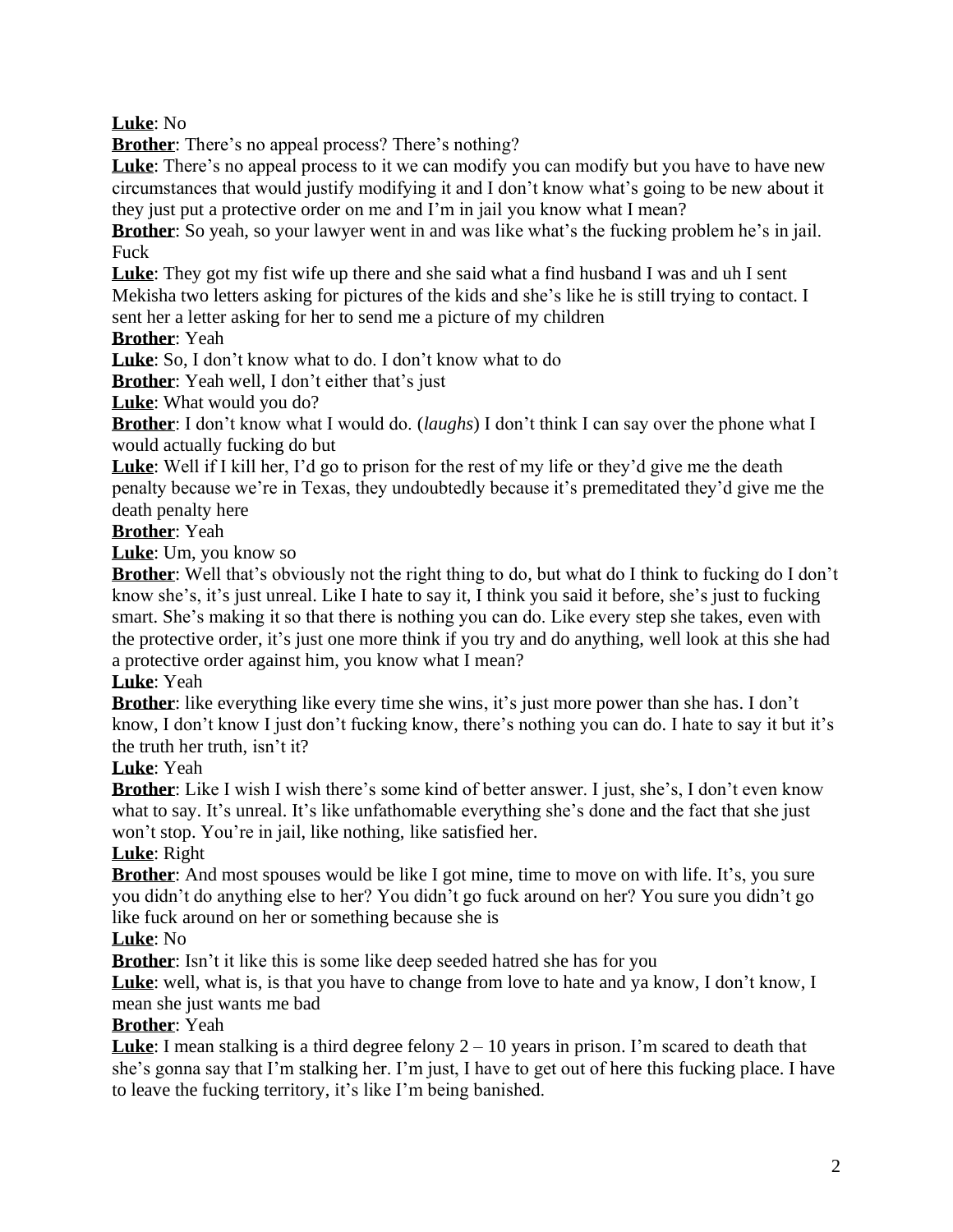**Brother**: Yeah, I know. It just sucks. The fact is that is possible for someone to do all of this. **Luke**: Yeah

**Brother**: But the problem is that most people wouldn't be able to do all of this, it's just with her background and her knowledge of the law's ins and outs like it's just, well I'm sorry to hear all of this

**Luke**: Yeah bad news sucks in jail

**Brother**: What

Luke: I said bad news sucks when you're in jail, yeah, I mean you're just staring at the walls, there's nothing you can fucking do

**Brother**: No

**Luke**: You outside?

**Brother**: What was that?

**Luke**: I said are you outside?

**Brother**: Um I'm sitting in my truck right now

**Luke**: Are you about to do something? Am I holding you up?

**Brother**: No not at all I just jumped out of my truck when you called me and my service is so shitty in my apartment, I just jumped back in my truck, you're not bothering me at all.

**Luke**: Anything new?

**Brother**: Not really one of my contractors killed himself

**Luke**: Huh?

**Brother**: One of my contractors killed himself

**Luke**: Why did he do that

**Brother**: Just found that out, his wife passed away about a year and a half ago

**Luke**: Wow

**Brother**: And he's just tired and like everyone knows he's just kinda changed a little bit since then. And he was about to get laid off his job, like the project is over and once the project is over then they will let him go. So, I think he was on Friday and they found him dead at his house **Saturday** 

**Luke**: overdose, shot himself or what?

**Brother**: I don't know yet. I haven't got all the details, but it sucks because this guy is truly one of the nicest guys you've ever met, like really just a soft spoken real nice guy like always willing to help you has two kids that are like married

**Luke**: Wow

**Brother**: Yeah I didn't take him for it, he was really a religious guy but I just found that out a little bit before you called me

**Luke**: Wow that sucks.

**Brother**: Yeah, but besides that, anything new, not really

**Luke**: Big party last weekend?

**Brother**: No just Jenny's fucking, my dad's wife's party so I went to that besides that just kinda hung out didn't drink much

**Luke**: Yeah

**Brother**: So just staying home, watching movie with my (inaudible) hung out with some buddies and talked about going to jail for the DUI shit soon

**Luke**: How much time did he get for that?

**Brother**: He's no he's still going through all the things like he was supposed to do jury selection today but I guess they postponed it again he's taking. Cause he's taking it all the way to trial he